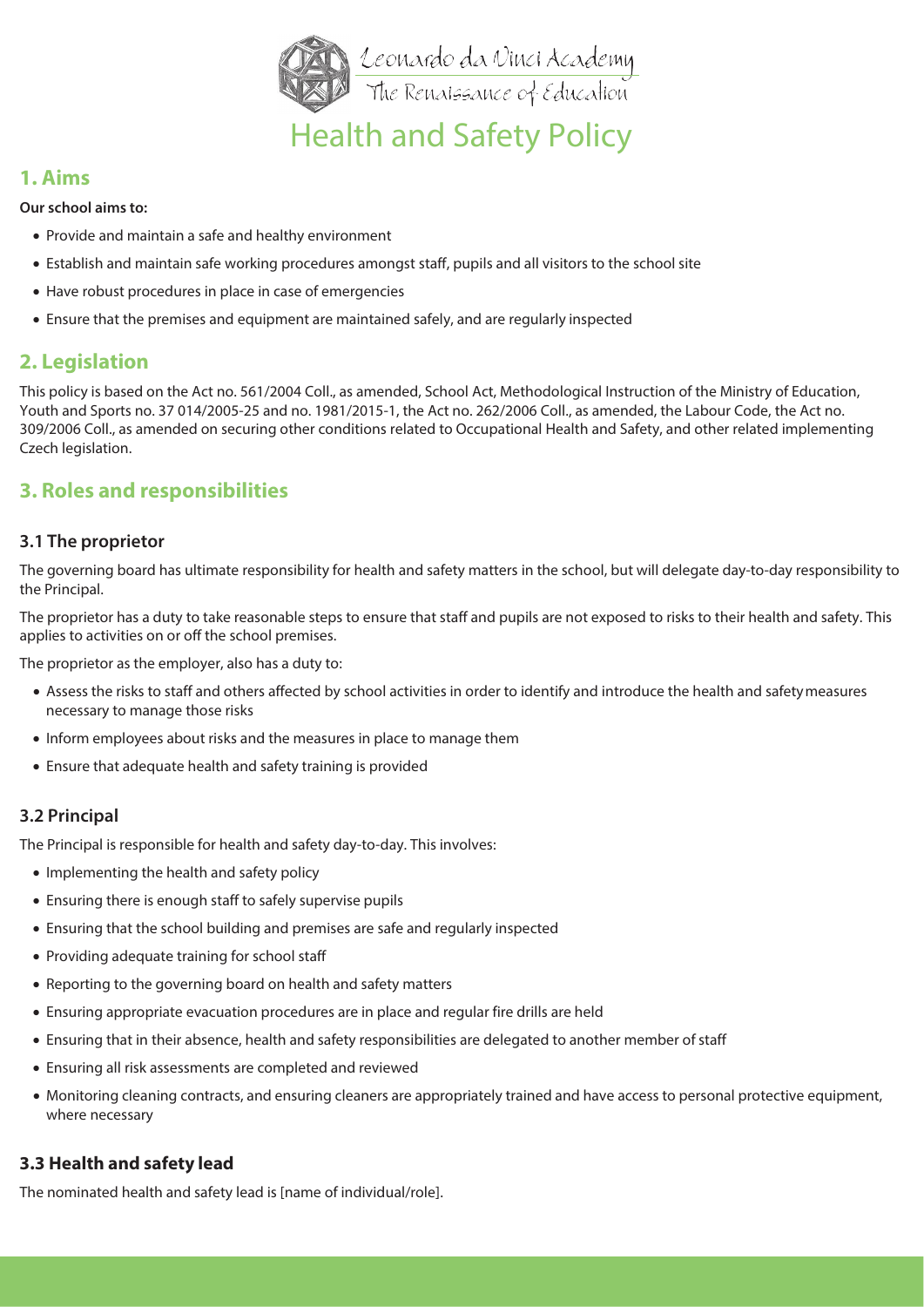### **3.4 Staff**

School staff have a duty to take care of pupils in the same way that a prudent parent would do so.

#### **Staff will:**

- Take reasonable care of their own health and safety and that of others who may be affected by what they do at work
- Co-operate with the school on health and safety matters
- Work in accordance with training and instructions
- Inform the appropriate person of any work situation representing a serious and immediate danger so that remedial action canbe taken
- Model safe and hygienic practice for pupils
- Understand emergency evacuation procedures and feel confident in implementing them

#### **3.5 Pupils and parents**

Pupils and parents are responsible for following the school's health and safety advice, on-site and off-site, and for reporting any health and safety incidents to a member of staff.

# **4. Site security**

The management of SPACES is responsible for the security of the school site in and out of school hours. They are responsible for visual inspections of the site, and for the intruder and fire alarm systems.

SPACES management are responsible for electrical and fire safety of the building.

### **5. Fire**

Emergency exits, assembly points and assembly point instructions are clearly identified by safety signs and notices. Fire risk assessment of the premises will be reviewed regularly.

Emergency evacuations are practised at least once a term.

The fire alarm is a loud siren.

Fire alarm testing will take place according to the practice of SPACES.

New staff will be trained in fire safety and all staff and pupils will be made aware of any new fire risks.

In the event of a fire:

- The alarm will be raised immediately by whoever discovers the fire and emergency services contacted. Evacuation procedures will also begin immediately
- Fire extinguishers may be used by staff only, and only then if staff are trained in how to operate them and are confident they can use them without putting themselves or others at risk
- Staff and pupils will congregate at the assembly point. The Assembly point is at the front of SPACES
- Form class teachers will take a register of pupils, which will then be checked against the attendance register of thatday
- The Principal will take a register of all staff
- Staff and pupils will remain outside the building until the emergency services say it is safe to re-enter

The school will have special arrangements in place for the evacuation of people with mobility needs and fire risk assessments will also pay particular attention to those with disabilities.

# **6. COSHH**

Schools are required to control hazardous substances, which can take many forms, including:

- Chemicals
- Products containing chemicals
- Fumes
- Dusts
- Vapours
- Mists
- Gases and asphyxiating gases
- Germs that cause diseases, such as leptospirosis or legionnaires disease

At present no COSHH substances are kept on site. SPACES management are responsible for general hygiene and environmental control of the building.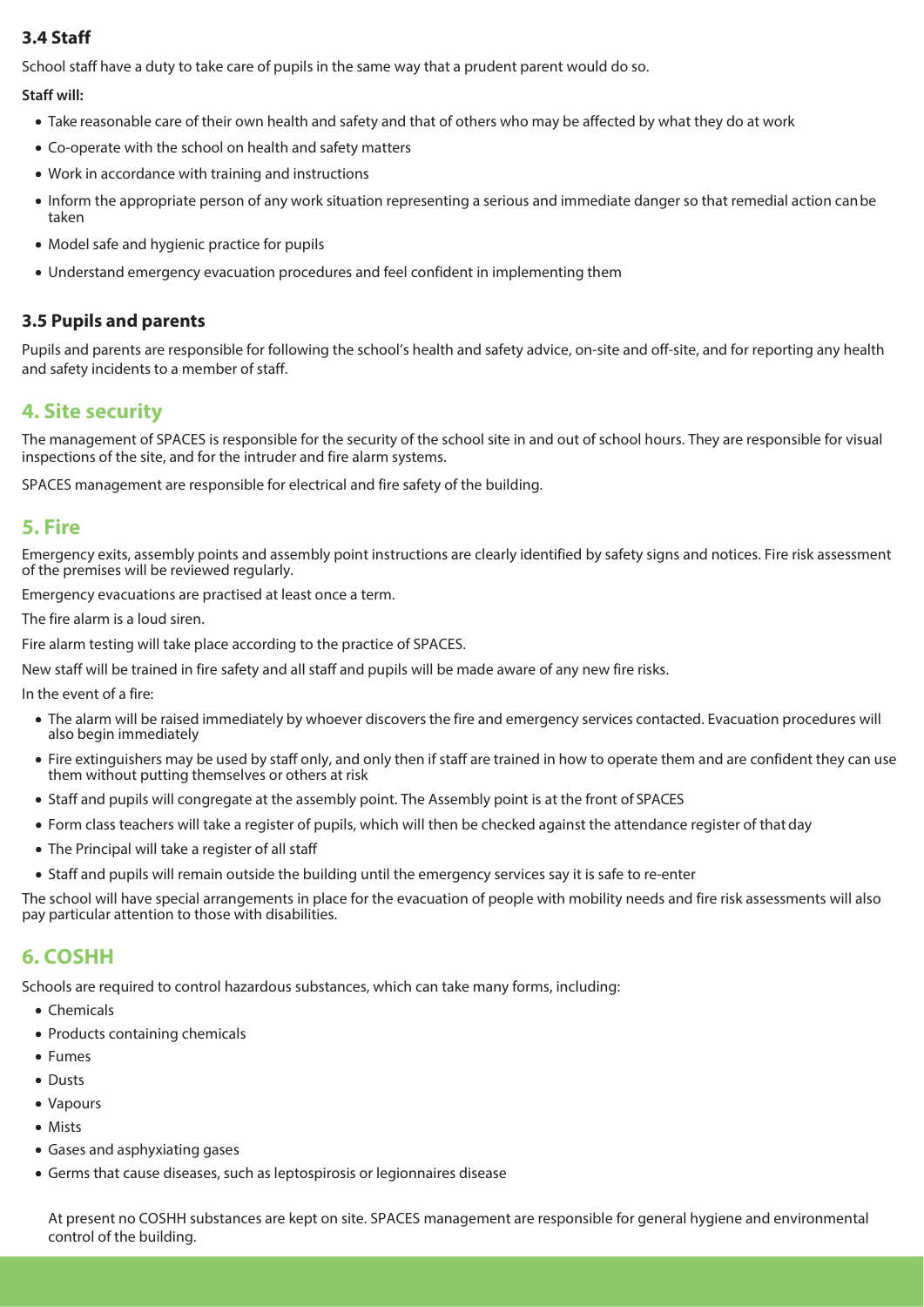# **7. Equipment**

- All equipment and machinery is maintained in accordance with the manufacturer's instructions. In addition, maintenanceschedules outline when extra checks should take place
- When new equipment is purchased, it is checked to ensure it meets appropriate educational standards

### **7.1 Electrical equipment**

- All staff are responsible for ensuring they use and handle electrical equipment sensibly and safely
- Any pupil or volunteer who handles electrical appliances does so under the supervision of the member of staff who so directsthem
- Only trained staff members can check plugs
- Where necessary, a portable appliance test (PAT) will be carried out by a competent person in accordance with SPACES policy
- All isolator switches are clearly marked to identify their machine
- Electrical apparatus and connections will not be touched by wet hands and will only be used in dry conditions
- Maintenance, repair, installation and disconnection work associated with permanently installed or portable electrical equipmentis only carried out by a competent person

### **7.2 PE equipment**

- Pupils are taught how to carry out and set up PE equipment safely and efficiently. Staff check that equipment is set upsafely
- Any concerns about the condition of the gym floor or other apparatus will be reported to the management of the facilities whichare being rented.

#### **7.3 Display screen equipment**

- All staff who use computers daily as a significant part of their normal work have a display screen equipment (DSE) assessment carried out. 'Significant' is taken to be continuous/near continuous spells of an hour or more at a time
- Staff identified as DSE users are entitled to an eyesight test for DSE use upon request, and at regular intervals thereafter, by a qualified optician (and corrective glasses provided if required specifically for DSE use)

# **8. Manual handling**

It is up to individuals to determine whether they are fit to lift or move equipment and furniture. If an individual feels that to lift anitem could result in injury or exacerbate an existing condition, they will ask for assistance.

Staff and pupils are expected to use the following basic manual handling procedure:

- Plan the lift and assess the load. If it is awkward or heavy, use a mechanical aid, such as a trolley, or ask another person tohelp
- Take the more direct route that is clear from obstruction and is as flat as possible
- Ensure the area where you plan to offload the load is clear
- When lifting, bend your knees and keep your back straight, feet apart and angled out. Ensure the load is held close to the body and firmly. Lift smoothly and slowly and avoid twisting, stretching and reaching where practicable

# **9. Off-site visits**

When taking pupils off the school premises, we will ensure that:

- Risk assessments will be completed where off-site visits and activities require them
- All off-site visits are appropriately staffed
- Staff will take a school mobile phone, a portable first aid kit, information about the specific medical needs of pupils, along with the parents' contact details
- There will always be at least one first aider on school trips and visits

# **10. Lettings**

This policy applies to lettings. Those who hire any aspect of the school site or any facilities will be made aware of the content of the school's health and safety policy, and will have responsibility for complying with it.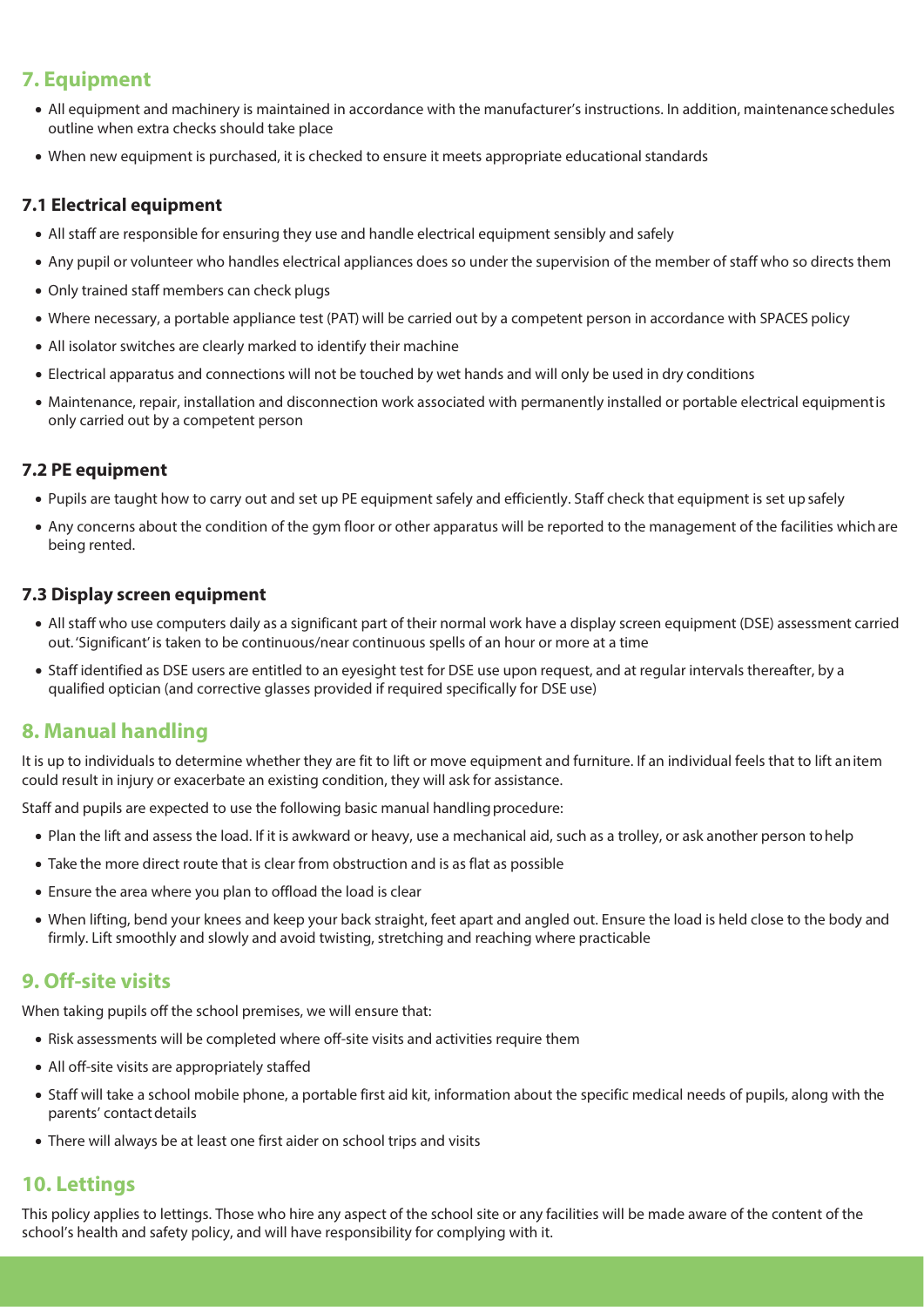### **11. Violence at work**

We believe that staff should not be in any danger at work, and will not tolerate violent or threatening behaviour towards our staff.

All staff will report any incidents of aggression or violence (or near misses) directed to themselves to their line manager/Principal immediately. This applies to violence from pupils, visitors or other staff.

# **12. Smoking**

Smoking is not permitted anywhere on the school premises.

# **13. Infection prevention and control**

We follow national guidance published by the UK Health Security Agency when responding to infection control issues. We will encourage staff and pupils to follow this good hygiene practice, outlined below, where applicable.

#### **13.1 Handwashing**

- Wash hands with liquid soap and warm water, and dry with paper towels
- Always wash hands after using the toilet, before eating or handling food, and after handling animals
- Cover all cuts and abrasions with waterproof dressings

#### **13.2 Coughing and sneezing**

- Cover mouth and nose with a tissue
- Wash hands after using or disposing of tissues
- Spitting is discouraged

#### **13.3 Personal protective equipment**

- Wear disposable non-powdered vinyl or latex-free CE-marked gloves and disposable plastic aprons where there is a risk of splashing or contamination with blood/body fluids (for example, nappy or pad changing)
- Wear goggles if there is a risk of splashing to the face
- Use the correct personal protective equipment when handling cleaning chemicals
- Use personal protective equipment (PPE) to control the spread of COVID-19 where required or recommended by government guidance and/or a risk assessment

#### **13.4 Cleaning of the environment**

• Clean the environment frequently and thoroughly

#### **13.5 Cleaning of blood and body fluid spillages**

- Clean up all spillages of blood, faeces, saliva, vomit, nasal and eye discharges immediately and wear personal protectiveequipment
- When spillages occur, clean using a product that combines both a detergent and a disinfectant, and use as per manufacturer's instructions. Ensure it is effective against bacteria and viruses, and suitable for use on the affected surface
- Never use mops for cleaning up blood and body fluid spillages use disposable paper towels and discard clinical waste as described below
- Make spillage kits available for blood spills

#### **13.6 COVID-19 management**

We will ensure adequate risk reduction measures are in place to manage the spread of COVID-19, and carry out appropriate risk assessments, reviewing them regularly and monitoring whether any measures in place are working effectively. Control measures will include steps to:

- Restrict non-essential activities where a COVID-19 risk has been identified
- Where possible, replace risky activities with other suitable activities without introducing new hazards
- Design measures to control the risk of COVID-19 in school, including administrative procedures to improve safety

We will follow local and national guidance on the use of control measures including: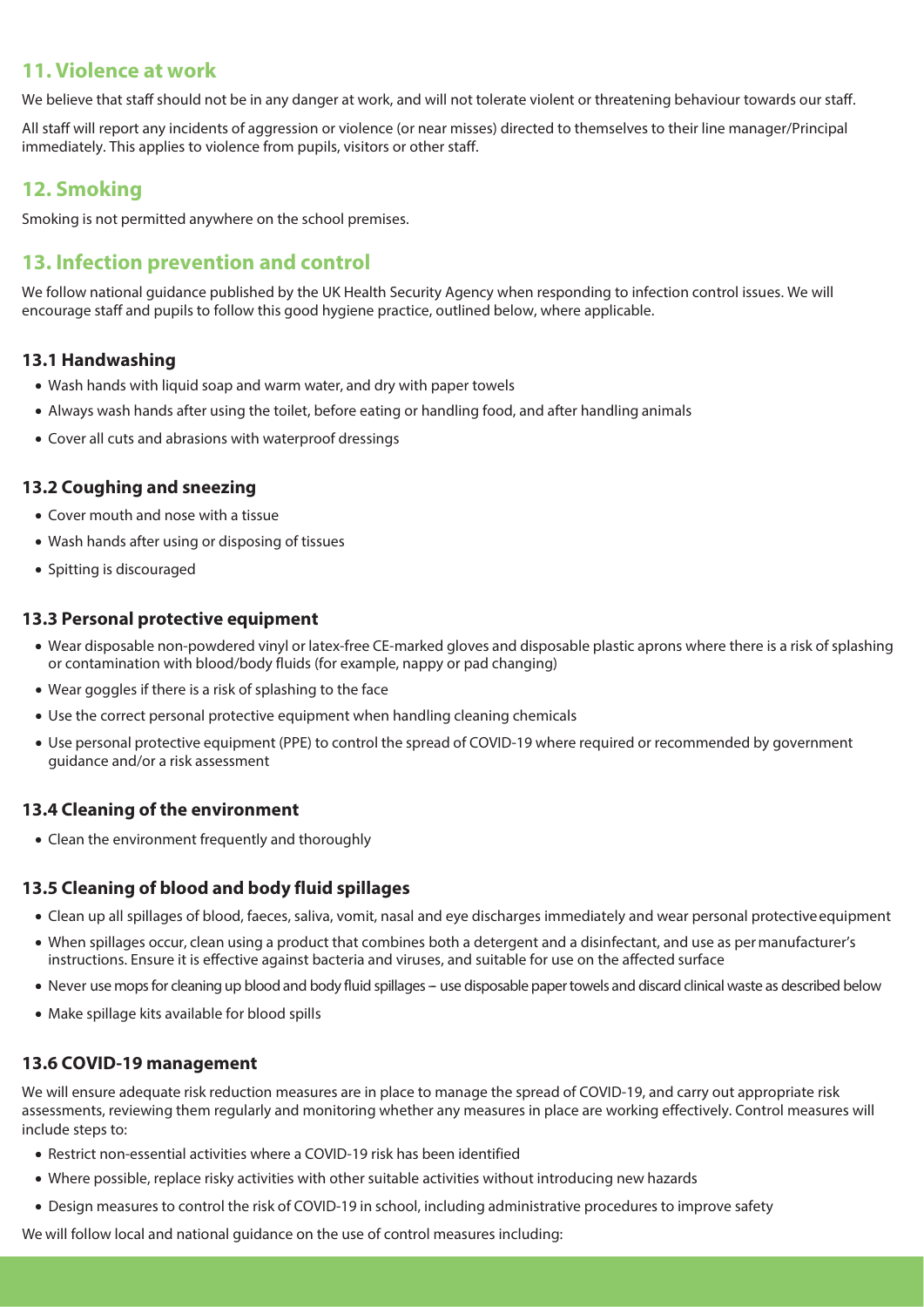### **Following good hygiene practices**

We will encourage all staff and pupils to regularly wash their hands with soap and water or hand sanitiser, and follow recommended practices for respiratory hygiene. Where required, we will provide appropriate personal protective equipment (PPE).

#### **Implementing an appropriate cleaning regime**

We will regularly clean equipment and rooms, and ensure surfaces that are frequently touched are cleaned frequently

#### **Keeping rooms well ventilated**

We will use risk assessments to identify rooms or areas with poor ventilation and put measures in place to improve airflow, including opening external windows, opening internal doors and mechanical ventilation.

### **Asymptomatic testing**

We will encourage staff to follow government guidance on the use of tests, and report results to the local authorities. When recommended by government guidance, we will ask parents and visitors to the school to test before they arrive.

#### **Face coverings**

We will ask pupils, staff and visitors to wear suitable face coverings in communal areas, in line with government guidance.

#### **13.10 Pupils vulnerable to infection**

Some medical conditions make pupils vulnerable to infections that would rarely be serious in most children. The school will normally have been made aware of such vulnerable children. These children are particularly vulnerable to chickenpox, measles or slapped cheek disease (parvovirus B19) and, if exposed to any of these, the parent/carer will be informed promptly and further medical advice sought. We will advise these children to have additional immunisations, for example for pneumococcal and influenza.

#### **13.11 Exclusion periods for infectious diseases**

The school will follow recommended exclusion periods outlined by the Czech Ministry of Health.

In the event of an epidemic/pandemic, we will follow advice from the Czech Ministry of Health about the appropriate course of action.

### **14. New and expectant mothers**

Risk assessments will be carried out whenever any employee or pupil notifies the school that they are pregnant.

Appropriate measures will be put in place to control risks identified. Some specific risks are summarised below:

- Chickenpox can affect the pregnancy if a woman has not already had the infection. Expectant mothers should report exposure to an antenatal carer and GP at any stage of exposure. Shingles is caused by the same virus as ch chickenpox is potentially vulnerable to the infection if they have close contact with a case ofshingles
- If a pregnant woman comes into contact with measles or German measles (rubella), she should inform her antenatal carer andGP immediately to ensure investigation
- Slapped cheek disease (parvovirus B19) can occasionally affect an unborn child. If exposed early in pregnancy (before 20 weeks), the pregnant woman should inform her antenatal care and GP as this must be investigated promptly
- COVID-19 may affect pregnancy, especially if the mother is not vaccinated. Pregnant women are considered part of the moderate risk group (clinically vulnerable) by the NHS

### **15. Occupational stress**

We are committed to promoting high levels of health and wellbeing, and recognise the importance of identifying and reducing workplace stressors through risk assessment.

Systems are in place within the school for responding to individual concerns and monitoring staff workloads.

# **16. Accident reporting**

#### **16.1 Accident record book**

- An accident form will be completed as soon as possible after the accident occurs by the member of staff or first aider who dealswith it. An accident form template can be found in appendix 2
- As much detail as possible will be supplied when reporting an accident
- Information about injuries will also be kept in the pupil's educational record
- Records held in the first aid and accident book will be retained by the school for a minimum of 3 years and then securely disposedof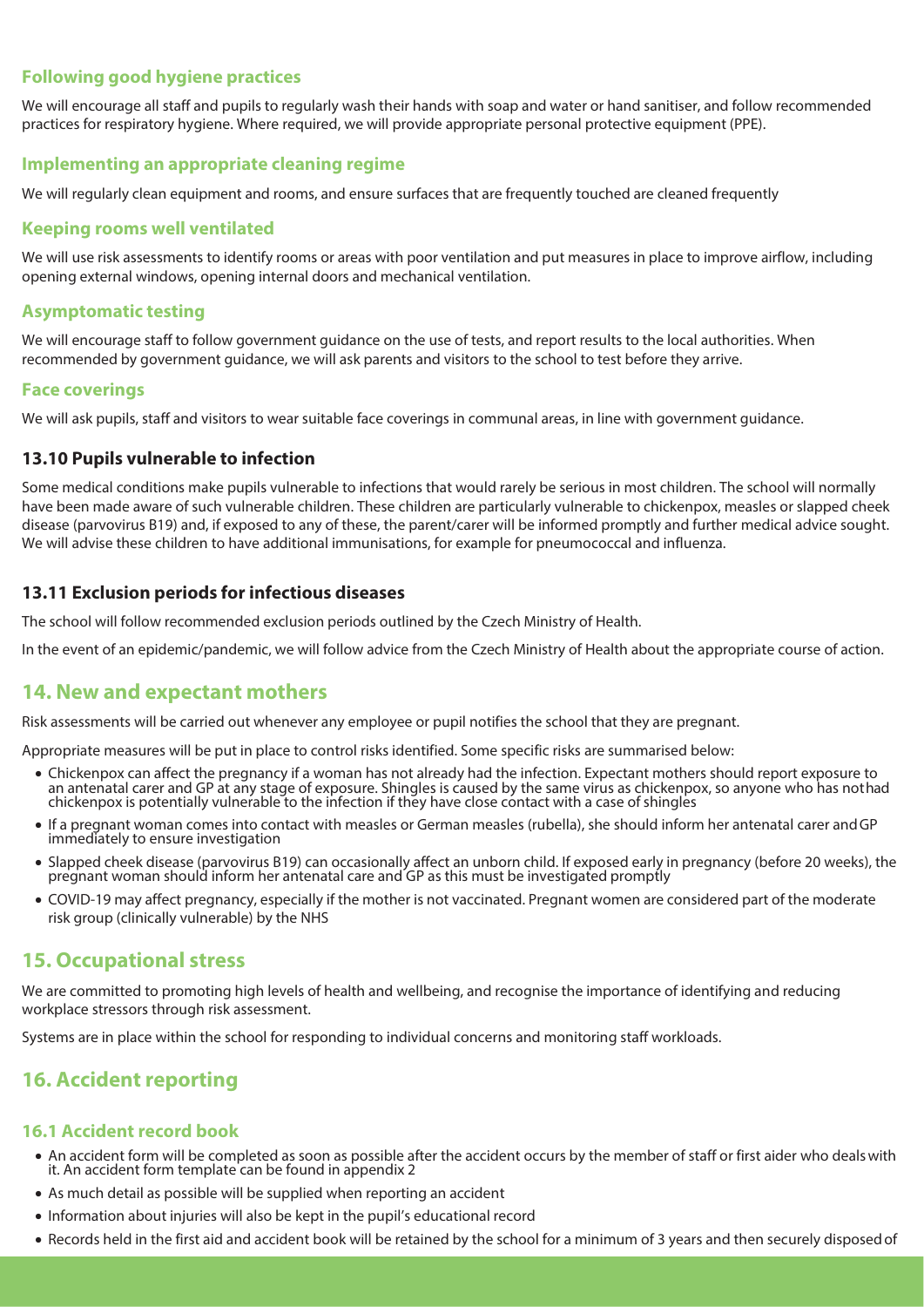### **16.2 Reporting to the Health and Safety Authorities**

The [job title of individual] will keep a record of any accident that results in a reportable injury, disease, or dangerous occurrence. Reportable injuries, diseases or dangerous occurrences include:

- Death
- Specified injuries. These are:
	- Fractures, other than to fingers, thumbs and toes
	- Amputations
	- Any injury likely to lead to permanent loss of sight or reduction in sight
	- Any crush injury to the head or torso causing damage to the brain or internal organs
	- Serious burns (including scalding)
	- Any scalping requiring hospital treatment
	- Any loss of consciousness caused by head injury or asphyxia
	- Any other injury arising from working in an enclosed space, which leads to hypothermia or heat-induced illness, orrequires resuscitation or admittance to hospital for more than 24 hours
- Injuries where an employee is away from work or unable to perform their normal work duties for more than 7 consecutivedays
- Where an accident leads to someone being taken to hospital
- Where something happens that does not result in an injury, but could have done
- Near-miss events that do not result in an injury, but could have done. Examples of near-miss events relevant to schools include, but are not limited to:
	- The collapse or failure of load-bearing parts of lifts and lifting equipment
	- The accidental release of a biological agent likely to cause severe human illness
	- The accidental release or escape of any substance that may cause a serious injury or damage to health
	- An electrical short circuit or overload causing a fire or explosion

#### **16.3 Notifying parents**

The Principal will inform parents of any accident or injury sustained by a pupil in the school, and any first aid treatment given, on the same day, or as soon as reasonably practicable.

# **19. Training**

Our staff are provided with health and safety training as part of their induction process.

Staff who work in high risk environments, such as in science labs or with woodwork equipment, or work with pupils with special educational needs (SEN), are given additional health and safety training.

### **20. Monitoring**

This policy will be reviewed by the Principal every year.

At every review, the policy will be approved by the Proprietor.

# **21. Links with other policies**

This health and safety policy links to the following policies:

- First aid
- Risk assessment
- Supporting pupils with medical conditions
- Accessibility plan
- COVID-19 risk assessment
- Remote learning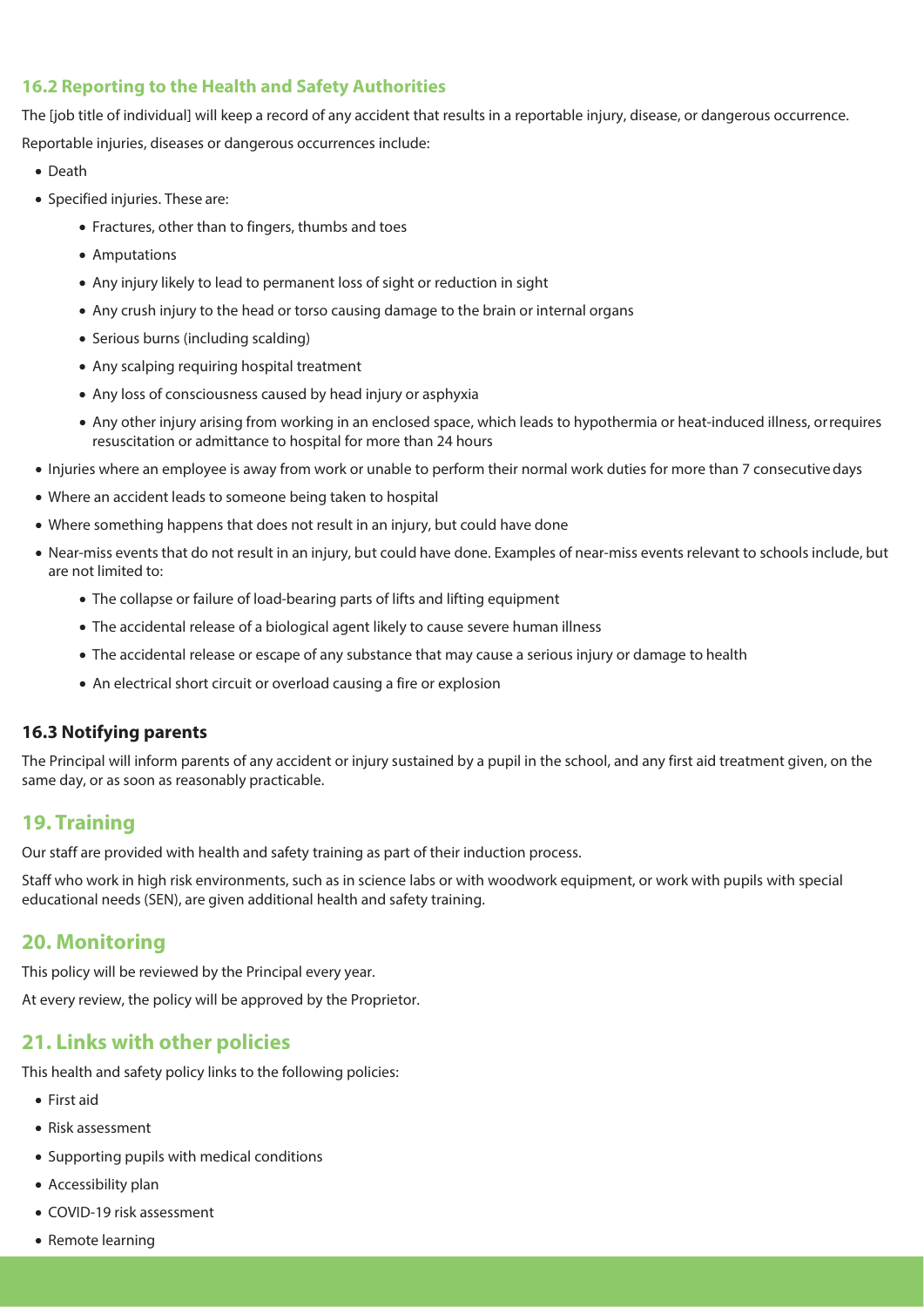### **Appendix 1. Fire safety checklist**

| <b>ISSUE TO CHECK</b>                                                                    | <b>YES/NO</b> |
|------------------------------------------------------------------------------------------|---------------|
| Are fire regulations prominently displayed?                                              |               |
| Is fire-fighting equipment, including fire blankets, in place?                           |               |
| Does fire-fighting equipment give details for the type of fire it<br>should be used for? |               |
| Are fire exits clearly labelled?                                                         |               |
| Are fire doors fitted with self-closing mechanisms?                                      |               |
| Are flammable materials stored away from open flames?                                    |               |
| Do all staff and pupils understand what to do in the event of a<br>fire?                 |               |
| Can you easily hear the fire alarm from all areas?                                       |               |

### **Appendix 2. Accident report**

| Name of injured person                                                                                                                                     |  | <b>Role/class</b>           |  |  |
|------------------------------------------------------------------------------------------------------------------------------------------------------------|--|-----------------------------|--|--|
| Date and time of incident                                                                                                                                  |  | <b>Location of incident</b> |  |  |
| Incident details                                                                                                                                           |  |                             |  |  |
| Describe in detail what happened, how it happened and what injuries the person incurred                                                                    |  |                             |  |  |
| <b>Action taken</b>                                                                                                                                        |  |                             |  |  |
| Describe the steps taken in response to the incident, including any first aid treatment, and what happened to the injured person<br>immediately afterwards |  |                             |  |  |
| <b>Follow-up action required</b>                                                                                                                           |  |                             |  |  |
| Outline what steps the school will take to check on the injured person, and what it will do to reduce the risk of the incident<br>happening again          |  |                             |  |  |
| Name of person attending the incident                                                                                                                      |  |                             |  |  |
| <b>Signature</b>                                                                                                                                           |  | <b>Date</b>                 |  |  |

### **Appendix 3. Recommended absence period for preventing the spread of infection**

**In confirmed cases of COVID-19, we will follow the recommended self-isolation period based on government guidance.**

| <b>Infection or complaint</b>   | Recommended period to be kept away from school or nursery                                                                                                                                                                                                |
|---------------------------------|----------------------------------------------------------------------------------------------------------------------------------------------------------------------------------------------------------------------------------------------------------|
| Athlete's foot                  | None.                                                                                                                                                                                                                                                    |
| Campylobacter                   | Until 48 hours after symptoms have stopped.                                                                                                                                                                                                              |
| <b>Chicken pox (shingles)</b>   | Cases of chickenpox are generally infectious from 2 days before the rash appears to 5 days after<br>the onset of rash. Although the usual exclusion period is 5 days, all lesions should be crusted over<br>before children return to nursery or school. |
|                                 | A person with shingles is infectious to those who have not had chickenpox and should be excluded<br>from school if the rash is weeping and cannot be covered or until the rash is dry and crusted over.                                                  |
| <b>Cold sores</b>               | None.                                                                                                                                                                                                                                                    |
| <b>Rubella (German measles)</b> | 5 days from appearance of the rash.                                                                                                                                                                                                                      |
| Hand, foot and mouth            | Children are safe to return to school or nursery as soon as they are feeling better, there is no need to<br>stay off until the blisters have all healed.                                                                                                 |
| Impetigo                        | Until lesions are crusted and healed, or 48 hours after starting antibiotic treatment.                                                                                                                                                                   |
| <b>Measles</b>                  | Cases are infectious from 4 days before onset of rash to 4 days after, so it is important to ensure<br>cases are excluded from school during this period.                                                                                                |
| Ringworm                        | Exclusion not needed once treatment has started.                                                                                                                                                                                                         |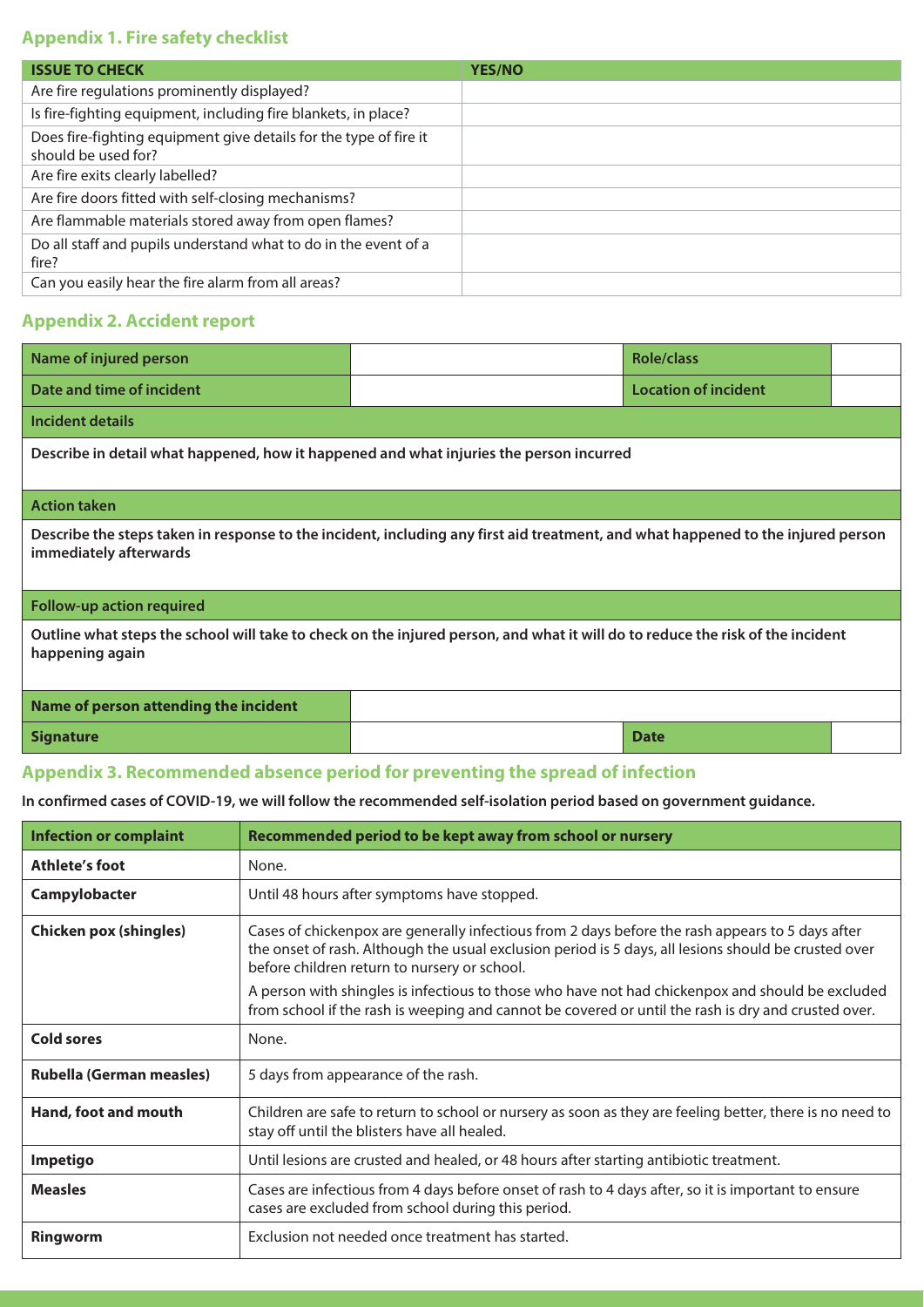# **Appendix 3. Recommended absence period for preventing the spread of infection**

In confirmed cases of COVID-19, we will follow the recommended self-isolation period based on government guidance.

| <b>Infection or complaint</b>                                 | Recommended period to be kept away from school or nursery                                                                                                                                                                                                                                                                                                                                                                                                                                                                              |
|---------------------------------------------------------------|----------------------------------------------------------------------------------------------------------------------------------------------------------------------------------------------------------------------------------------------------------------------------------------------------------------------------------------------------------------------------------------------------------------------------------------------------------------------------------------------------------------------------------------|
| <b>Scabies</b>                                                | The infected child or staff member should be excluded until after the first treatment has been<br>carried out.                                                                                                                                                                                                                                                                                                                                                                                                                         |
| <b>Scarlet fever</b>                                          | Children can return to school 24 hours after commencing appropriate antibiotic treatment. If no<br>antibiotics have been administered, the person will be infectious for 2 to 3 weeks. If there is an<br>outbreak of scarlet fever at the school or nursery, the health protection team will assist with letters<br>and a factsheet to send to parents or carers and staff.                                                                                                                                                            |
| Slapped cheek syndrome,<br>Parvovirus B19, Fifth's<br>disease | None (not infectious by the time the rash has developed).                                                                                                                                                                                                                                                                                                                                                                                                                                                                              |
| <b>Bacillary Dysentery</b><br>(Shigella)                      | Microbiological clearance is required for some types of shigella species prior to the child or food<br>handler returning to school.                                                                                                                                                                                                                                                                                                                                                                                                    |
| <b>Diarrhoea and/or vomiting</b><br>(Gastroenteritis)         | Children and adults with diarrhoea or vomiting should be excluded until 48 hours after symptoms<br>have stopped and they are well enough to return. If medication is prescribed, ensure that the full<br>course is completed and there is no further diarrhoea or vomiting for 48 hours after the course is<br>completed.<br>For some gastrointestinal infections, longer periods of exclusion from school are required and there<br>may be a need to obtain microbiological clearance. For these groups, your local health protection |
|                                                               | team, school health advisor or environmental health officer will advise.<br>If a child has been diagnosed with cryptosporidium, they should NOT go swimming for 2 weeks<br>following the last episode of diarrhoea.                                                                                                                                                                                                                                                                                                                    |
| Cryptosporidiosis                                             | Until 48 hours after symptoms have stopped.                                                                                                                                                                                                                                                                                                                                                                                                                                                                                            |
| E. coli (verocytotoxigenic or<br>VTEC)                        | The standard exclusion period is until 48 hours after symptoms have resolved. However, some<br>people pose a greater risk to others and may be excluded until they have a negative stool sample<br>(for example, pre-school infants, food handlers, and care staff working with vulnerable people). The<br>health protection team will advise in these instances.                                                                                                                                                                      |
| <b>Food poisoning</b>                                         | Until 48 hours from the last episode of vomiting and diarrhoea and they are well enough to return.<br>Some infections may require longer periods (local health protection team will advise).                                                                                                                                                                                                                                                                                                                                           |
| <b>Salmonella</b>                                             | Until 48 hours after symptoms have stopped.                                                                                                                                                                                                                                                                                                                                                                                                                                                                                            |
| <b>Typhoid and Paratyphoid</b><br>fever                       | Seek advice from environmental health officers or the local health protection team.                                                                                                                                                                                                                                                                                                                                                                                                                                                    |
| Flu (influenza)                                               | Until recovered.                                                                                                                                                                                                                                                                                                                                                                                                                                                                                                                       |
| <b>Tuberculosis (TB)</b>                                      | Pupils and staff with infectious TB can return to school after 2 weeks of treatment if well enoughto<br>do so and as long as they have responded to anti-TB therapy. Pupils and staff with non-pulmonary<br>TB do not require exclusion and can return to school as soon as they are well enough.                                                                                                                                                                                                                                      |
| <b>Whooping cough (pertussis)</b>                             | A child or staff member should not return to school until they have had 48 hours of appropriate<br>treatment with antibiotics and they feel well enough to do so, or 21 days from onset of illness if no<br>antibiotic treatment.                                                                                                                                                                                                                                                                                                      |
| Conjunctivitis                                                | None.                                                                                                                                                                                                                                                                                                                                                                                                                                                                                                                                  |
| Giardia                                                       | Until 48 hours after symptoms have stopped.                                                                                                                                                                                                                                                                                                                                                                                                                                                                                            |
| <b>Glandular fever</b>                                        | None (can return once they feel well).                                                                                                                                                                                                                                                                                                                                                                                                                                                                                                 |
| <b>Head lice</b>                                              | None.                                                                                                                                                                                                                                                                                                                                                                                                                                                                                                                                  |